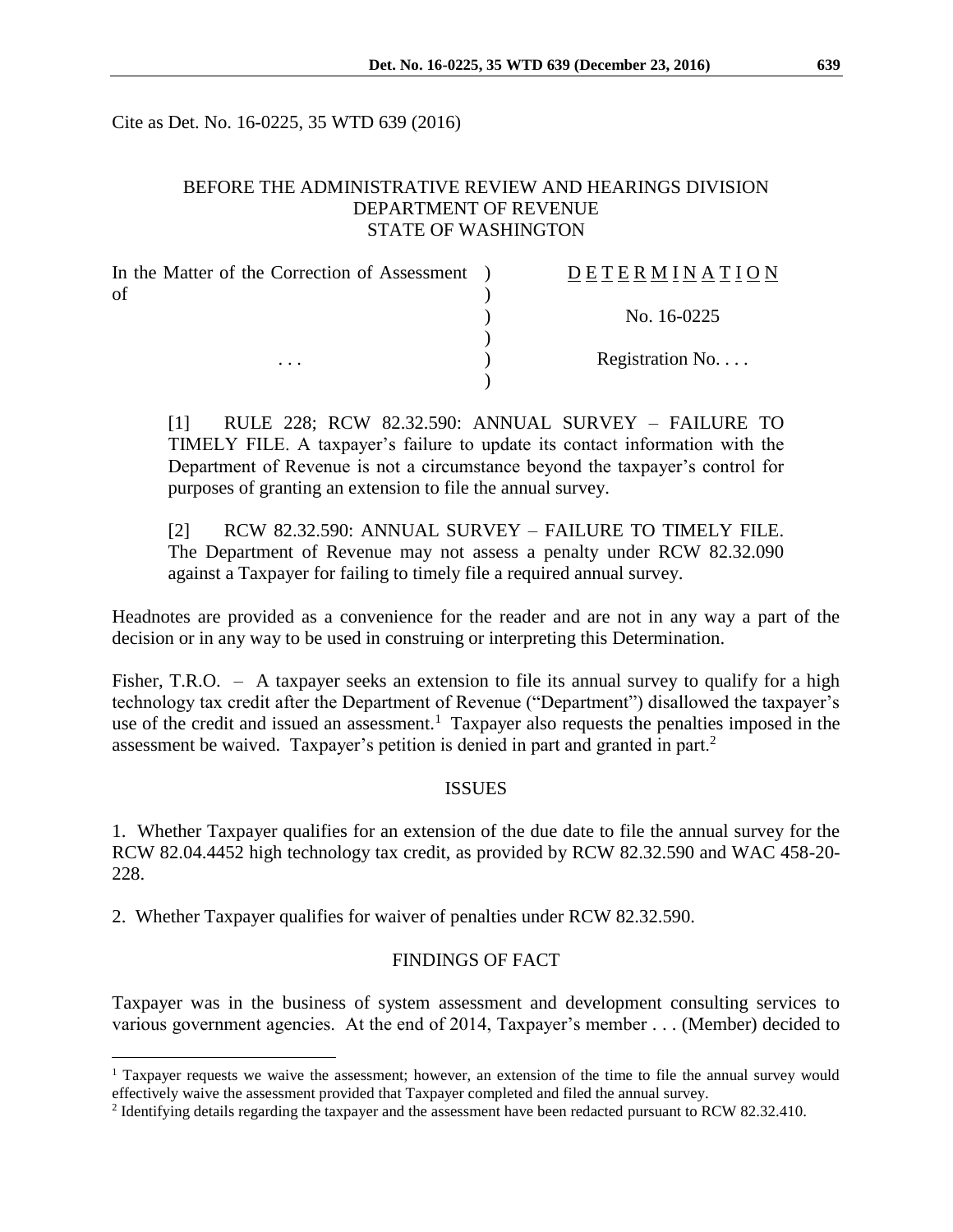shut down Taxpayer and move [out-of-state]. Member updated her physical address with the Department, but failed to update the e-mail address, which was associated with Taxpayer. After Taxpayer dissolved in 2014, Member stopped checking the e-mail associated with Taxpayer.

On March 4, 2015, Taxpayer filed its 2014 taxes. Taxpayer reported a tax liability of \$ . . . after applying a high technology credit and a small business credit.

On April 1, 2015, the Department sent Taxpayer a secure message stating that the 2014 annual survey was due April 30, 2015. When the Department sends a secure message to a taxpayer, an e-mail is sent to the email address on file for that taxpayer providing notice that the secure message is available to be read. The Department did not receive an annual survey from Taxpayer on or before April 30, 2015. On May 21, 2015, the Department sent another secure message to Taxpayer stating the annual survey had not been received, and advised Taxpayer of its options to request an extension. No request for an extension was made in 2015.

On November 24, 2015, the Department sent Taxpayer a secure message stating that the high technology credit was being disallowed as a result of Taxpayer's failure to file the 2014 annual survey. The message stated Taxpayer had thirty days to remit payment, or else an invoice would be issued which would include interest and additional penalties. The Department did not receive payment on or before December 24, 2015.

On December 29, 2015, the Department issued Document No. . . . , which assessed \$ . . . in taxes (which represented the amount of the high technology credit Taxpayer claimed in 2014), \$ . . . in a delinquent payment penalty, and \$ . . . in interest.

Taxpayer timely appealed, requesting waiver of the tax liability and penalties, or alternatively an extension to file the survey to be allowed the high technology credit. In the petition, Member explains she did not check the e-mail associated with the secure messaging account after dissolving Taxpayer so she did not see the secure messages and as a result did not know about the missing survey or the tax liability.

# ANALYSIS

RCW 82.04.4452 authorizes a [business and occupation (B&O)] tax credit for qualified high technology spending.<sup>3[4]</sup> To claim the credit, a person must file a complete annual survey with the Department as required by RCW 82.32.585. RCW 82.04.4452(6). The annual survey must be filed by April  $30<sup>th[5]</sup>$  of the year following any calendar year in which a person becomes eligible to claim the credit. RCW 82.32.585(1)(a)(i); *see also* WAC 458-20-268(3). RCW 82.32.590 provides two exceptions to the annual survey filing deadline: (1) the Department must extend the time for filing the survey if the failure to file the survey by the due date was the result

 $\overline{a}$ 

<sup>3</sup> Whether or not Taxpayer's activities qualify for the high technology credit is not at issue in this administrative review; accordingly, we assume Taxpayer's activities would qualify for the high technology credit but for the failure to timely file the annual survey.

<sup>4</sup> [This credit expired January 1, 2015.]

<sup>&</sup>lt;sup>5</sup> [Effective for annual surveys due in 2017, the due date for filing annual surveys is May  $31<sup>st</sup>$  of the year following any calendar year in which a person becomes eligible to claim the tax preference requiring the filling of the annual survey. See Engrossed Substitute House Bill (ESHB) 2540 (section 2, chapter 175, Laws of 2016).]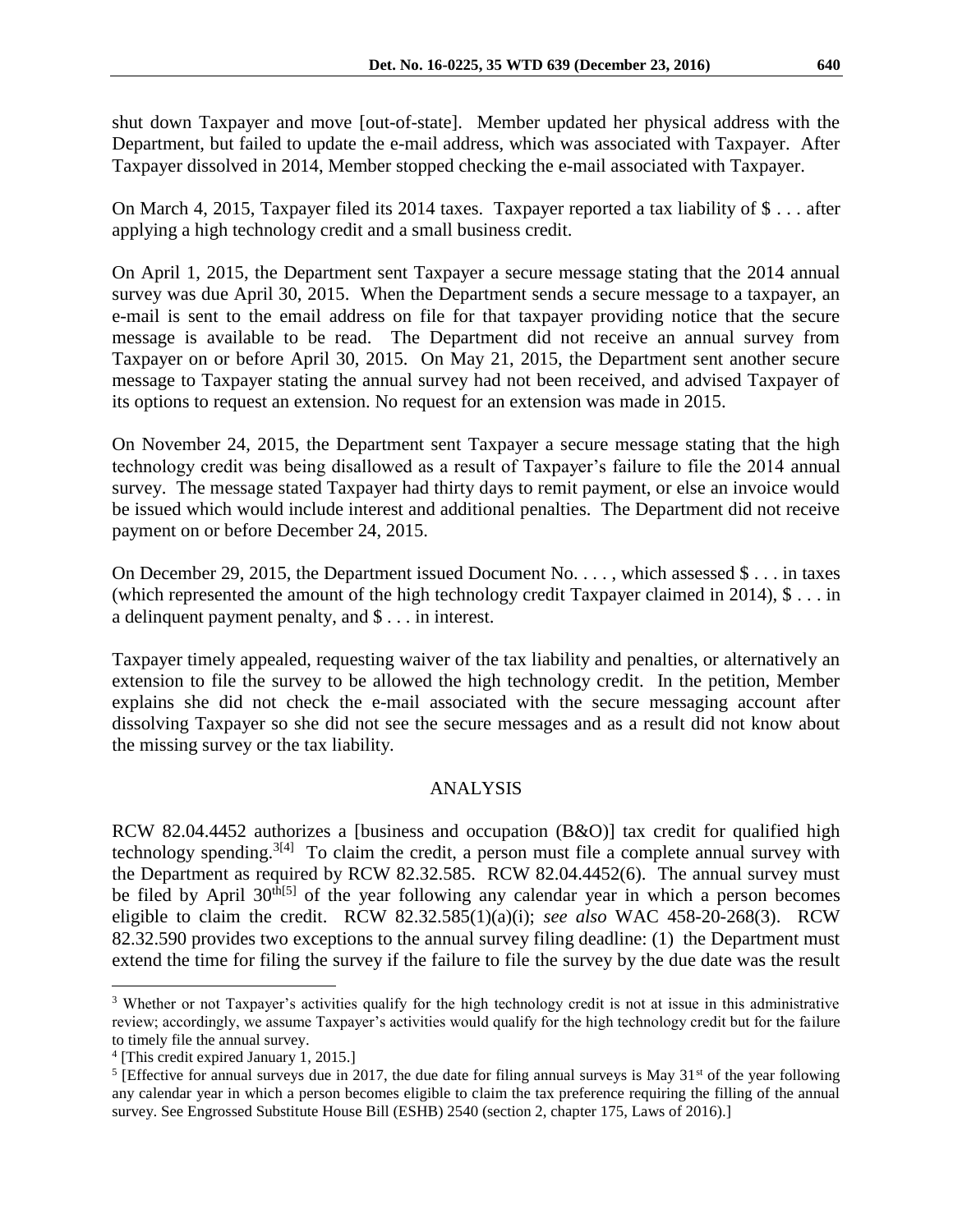of "circumstances beyond the control of the taxpayer," as described by WAC 458-20-228(9) (Rule  $228(9)$ ) (RCW  $82.32.590(1)-(2)$ ); and (2) a taxpayer is entitled to a one-time 90-day extension of the deadline to file an annual survey where the taxpayer files a timely written request for extension and the taxpayer was timely in filing prior annual surveys, beginning in 2010 (RCW 82.32.590(3)).<sup>6</sup>

"Circumstances beyond the control of the taxpayer" are generally those that are immediate, unexpected, or in the nature of an emergency, which prevent the taxpayer from the reasonable opportunity to obtain an extension of the due date or otherwise timely file. Rule 228(9)(a). Examples include: an act of fraud by a taxpayer's employee; death or serious illness of the taxpayer, family member, or accountant; or the destruction of business records by fire or other casualties. Rule  $228(9)(a)(ii)(C)$ , (E) and (F). Rule 228 also provides specific examples considered *not* to be circumstances beyond the control of the taxpayer, including where the late filing resulted from a taxpayer's misunderstanding or lack of knowledge of a tax liability, and where late filing resulted from mistakes on the part of employees or other persons contracted with the taxpayer. Rule  $228(9)(a)(iii)(B)$ , (E). In this case, Taxpayer argues that it qualifies for extension of the filing deadline because not receiving the emails notifying it of the need to file the annual survey was a circumstance beyond its control.

RCW 82.32.135(3) provides "[a]ny assessment, notice, or other information provided by the department electronically to a person is deemed to be received by the taxpayer on the date that the department electronically sends the information to the person . . . ." Here, Taxpayer is deemed to have received the secure messages on the day the Department sent them. Taxpayer's lack of knowledge of the tax liability due to Taxpayer's failure to update the e-mail associated with the secure messaging system is not beyond the control of the taxpayer. WAC 458-20-  $228(9)(a)(iii)(B).$ 

The penalty for claiming the credit under RCW 82.04.4452 but failing to timely file a complete annual survey is that the amount of credit claimed for the previous calendar year is immediately due. RCW 82.32.585(6)(a). The taxpayer failed to file the annual survey required for its claimed 2014 credit by the April 30, 2015, due date; therefore, the Department correctly assessed the taxpayer the amount of its claimed credit for  $2014$ .<sup>[7]</sup> The taxpayer's petition is denied as to the issue of waiving the imposition of the B&O Tax.

Taxpayer next asks that we waive the penalties imposed in the assessment. RCW 82.32.[585](6) provides as follows:

(a) Except as otherwise provided by law, if a person claims a tax preference that requires an annual survey under this section but fails to submit a complete annual survey by the due date of the survey or any extension under RCW 82.32.590, the

 $\overline{a}$ 

 $6$  The ninety-day extension would have extended the due date from April 30, 2015, to July 30, 2015. See RCW 82.32.590(3)(c). Because Taxpayer did not file the annual survey before July 30, 2015, this provision cannot provide Taxpayer relief from the tax.

<sup>&</sup>lt;sup>7</sup> [Beginning with annual surveys due after July 1, 2017, the "penalty" for failing to file an annual survey by the due date is reduced to 35 percent of the tax preference claimed. However, if a taxpayer has previously been penalized for the late filing of an annual survey for the same tax preference, the penalty is 50 percent of the tax preference claimed. See ESHB 2540 (section 2, chapter 175, Laws of 2016).]